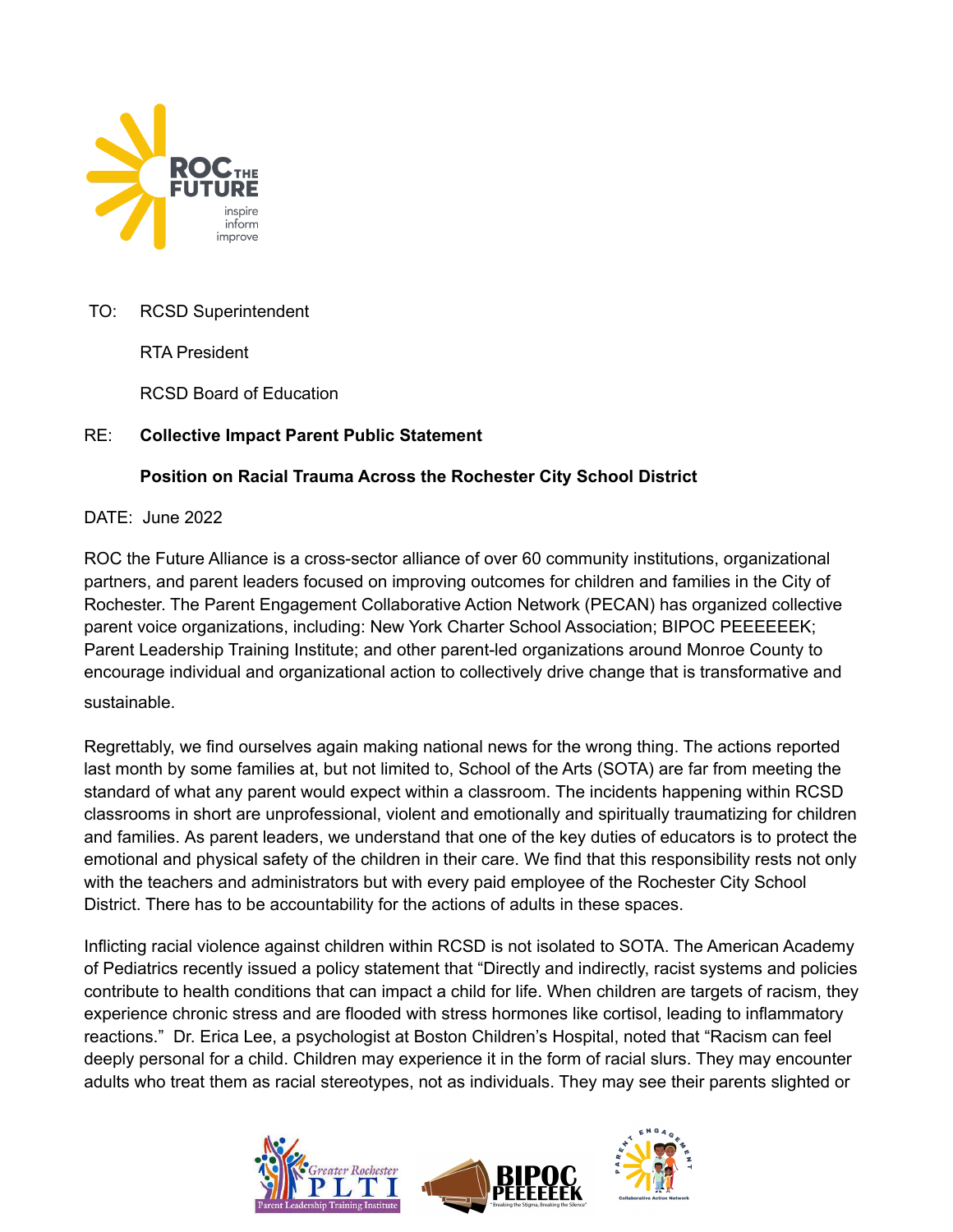treated with disrespect. "Children can internalize harmful stereotypes. Over time, experiencing or witnessing discrimination can negatively impact a child's identity and self-esteem."

That said, we collectively write this letter since we all share the same belief that the social-emotional health of our children is paramount to their ability to thrive inside and outside of school. We can not tear down their self-esteem with microaggressions and direct racist interactions and expect good outcomes.

We do not view this as an isolated incident because as parents in this district we know it is among many other incidents. We want to see policies and practices change alongside the firing of Mr. Rausch for his violence against students.

How many more incidents like these go unreported? While preparing this letter, the urgency of this matter was only reinforced with the despicable behavior of educators at School 17 and the language used to describe our scholars. As parents, we are terrified that adults who think or speak in this manner work with children. We understand that teaching is a stressful profession but when the stress causes thoughts and behaviors like the two incidents of note here at SOTA and School 17, then those teachers need to find a different profession.

We are prepared and well positioned to take action that supports parent engagement and leadership within the district and would like to make these recommendations to take further action. These actions include:

- Educating parents and the community on NYSED policies and practices that allow the application of teacher discipline, such as Section 3020-a of the NYS Education Law, regarding the Teacher Discipline Process, *and* the Moral Character Actions (Part 83).
- Sharing information with parents and the broader community on appropriate teacher practice, cultural responsiveness, and teacher diversity efforts, as well as teacher discipline standards, including policies that impede swift and consistent action.
- Engaging policy makers and our state delegation to meet with parents and family members on these policies, and to hear firsthand perspectives from students and families on this issue.
- Partner with Greater Rochester Parent Leadership Training Institute to report on and share data on the impact of lack of teacher diversity and culturally responsive curriculum on students and teachers led by RtFA Teacher Pipeline Initiative.
- Support the activation of the National Parent Union, organizing parents to become trained leaders to amplify and bring additional attention to changing state legislation to increase parents' rights to information about teacher transfers and systems of accountability to protect our children within classrooms.

We encourage RCSD to stand with us to increase understanding within the community on our collective power to hold and create change. We must work together to support equity and excellence in education, promote antiracist practices, and proactively protect children,

For the Children,

Collective Impact parent groups that have signed on in agreement of this public statement are:

RtFA: Parent Engagement Collaborative Action Network Parent Co-Chairs: Maurice Haskins / Nahmese Becot